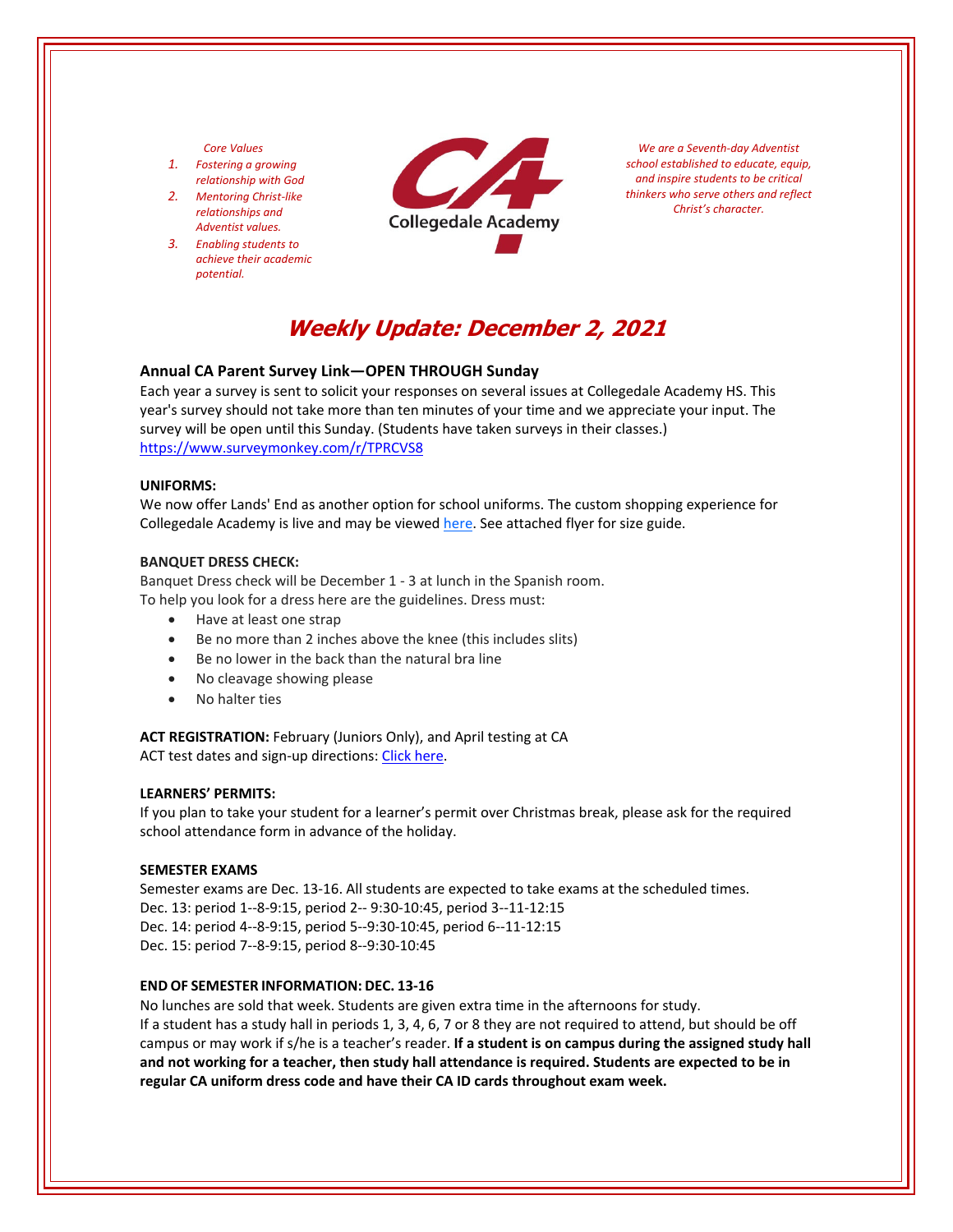## **EXAM PERMITS:**

Each student is **emailed** (probably on Dec. 9‐10) an exam permit/pdf file when all discipline and/or library fines have been cleared. In addition, the student's business office account must be up-to-date. Students are expected to show the pdf exam permit at each exam so iPads should be taken to exams and then stored under the desk.

## **SEMESTER WITHDRAWALS**

If you foresee your student withdrawing from CA at the semester, the following must be returned/cleared before an official transcript may be issued to another school:

- iPad & all passwords/codes for it; iPad cord & charger block
- cleaned locker
- course books returned: textbooks and paperbacks issued
- library books/fines
- athletic uniform/gear returned
- music folders/instruments returned
- clearance from the business office

## **CHANGING COURSES/SWITCHING SECTIONS**

Most students will not need to change their schedules for second semester. However, if your student does need to add/drop a course, the semester is the time to do so. Students have two weeks to make schedule changes. Please see Mrs. Alvarez for schedule changes.

#### **ACADEMY DAY ‐ Friday, January 14, 2022, 9:00am – 2:15pm**

Collegedale Academy invites all high school aged students to come see what it's like to be a part of the CA family. This includes rising freshmen and all high school grade levels who will be new to CA.

Academy Day showcases many aspects of CA. Come get a glimpse of our students demonstrating life as a student at CA – spiritual life, academic life and student life.

To RSVP for Academy Day or for more information, please call 423.396.2124 or email ahowell@collegedaleacademy.com.

Academy Day is one way for interested students and families to learn about CA. We encourage all who are interested to schedule a visit to CA. Come for a tour or shadow a current student to experience a day-inthe‐life. Use the contact information above to schedule a time and date that works for you. Looking forward to meeting you!

#### **JOSTENS ORDERS – SENIOR PARENTS**

If you need to order something for graduation (announcements/invitations), please do so via the website: [www.Jostens.com](https://www.jostens.com/) and enter Collegedale Academy when it asks for the school. (Do not order a cap/gown online, the school has placed that order) You may also contact Jostens in Dalton, GA at 706‐226‐4446.

#### **POWERSCHOOL—**see your student's grades/attendance any time!

**https://ca-[net.powerschool.com](https://ca-net.powerschool.com/public/)** is the url for the PowerSchool log in. Parents, please remember to use your PowerSchool login and password connecting your student(s) to

your account with your parent access codes for each student. Parents may change their usernames/passwords. Under email notifications, you select how often you wish to receive email notifications and how detailed the grade and attendance reports will be.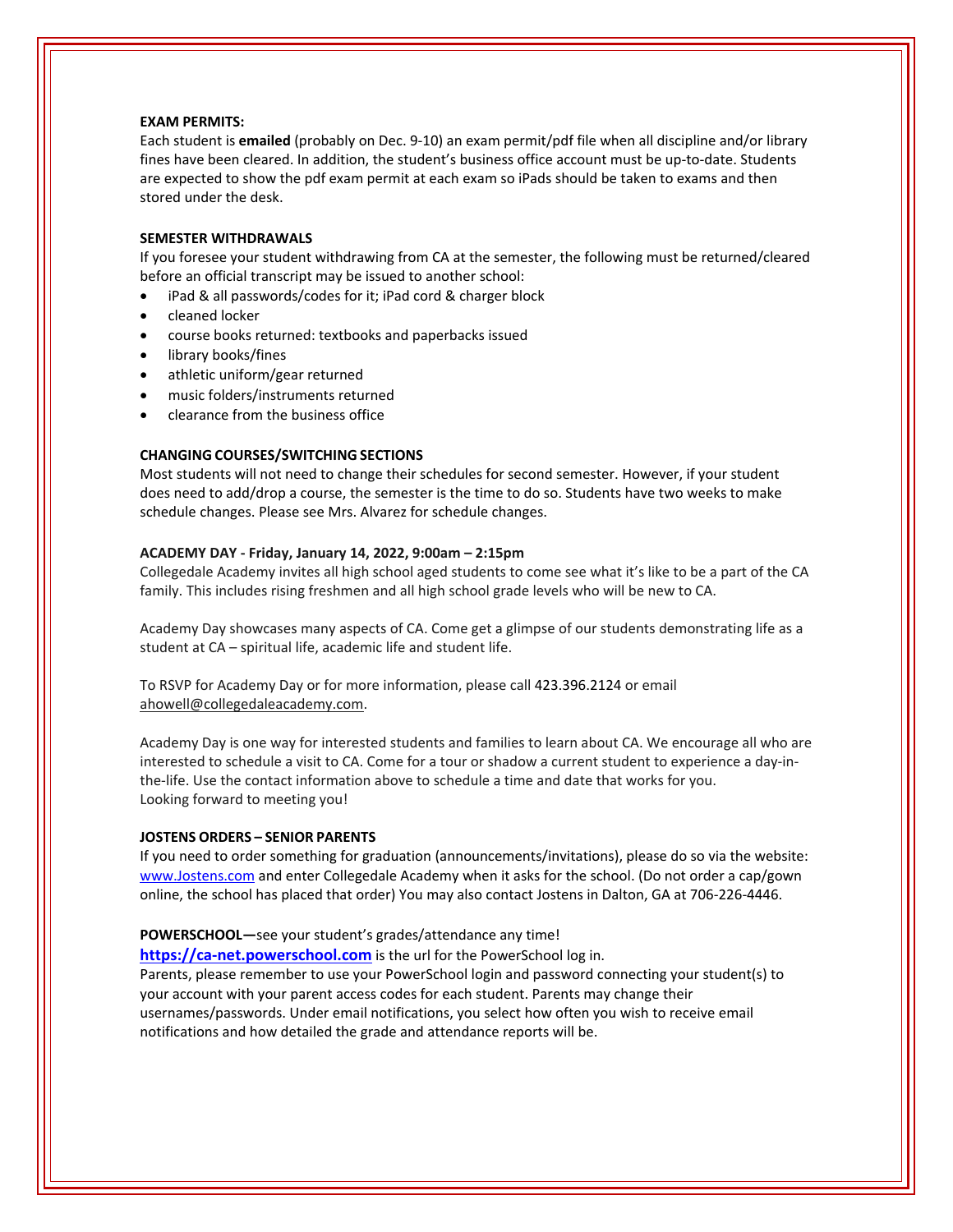**MOBILE APP:** if grades are not showing, try uninstalling and re‐installing the app on your phone. The district code is WXBH. Don't yet have the mobile app? Go to your app store and look for PowerSchool Mobile with this logo. Make sure to get the dark background.



## **LUNCH MENU:**

- Mondays/Freshmen: Chick Patty & Grillers
- Tuesdays/Juniors: Haystacks
- Wednesdays/Sophomores: Special K Loaf
- Thursdays/Seniors: Baked Ziti
- Fridays/CA Organizations: Pizza by the slice or box, Students wanting to reserve a lunch for the day. Please Mr. Baldwin to pick up a ticket.

## **JOIN THE CA (HIGH) PRAYING PARENTS**

Our community believes in the power of prayer and specifically takes time out each week to collectively pray for the students at Collegedale Academy. All parents are encouraged to come and pray for the high school students each week on Thursdays starting at 8am. Currently the group is meeting in the courtyard on the backside of the high school's administration building. For more information, please contact the group's volunteer leader Ingrid Moon ‐ 719‐480‐2146.

#### *HELPFUL LINKS: many are found under "Forms & Information" in the high school section.*

- **1.** Bell Schedule Click [Here](https://www.collegedaleacademy.com/wp-content/uploads/2018/08/Bell-Schedule.pdf)
- **2.** Faculty Contact List: names, numbers, emails, what they teach/do. [Click](https://www.collegedaleacademy.com/wp-content/uploads/2021/08/faculty-only-2021-2022.pdf) here
- **3.** 2021‐2022 calendar, go to [collegedaleacademy.com](https://www.collegedaleacademy.com/calendars/)
- **4.** The Student Handbook is located at collegedaleacademy.com
- **5.** The *Echolier*: *[caecholier.com](https://caecholier.com/)*
- **6.** CA Library: CA HS [library](https://southernuniongcc.mlasolutions.com/m5/catalog/(S(bqnox5glxtnpla2litm1owji))/default.aspx?installation=CDA) site
- **7.** Academic Excellence Policy: Click [Here](https://www.collegedaleacademy.com/wp-content/uploads/2018/08/Academic-Excellence-Policy.pdf)
- **8.** ACT test dates: Practice for the ACT via CA Library site. Test is offered Sept., Dec., and April each year. Link: Click [Here](https://www.act.org/)
- **9.** College Admissions and HOPE Scholarship requirements click [here](https://www.collegedaleacademy.com/wp-content/uploads/2019/08/TSAC-Scholarship-Info.pdf)
- **10.** Hope Scholarship (TSAC) Link: Click [here](https://www.tn.gov/collegepays/money-for-college/tn-education-lottery-programs/tennessee-hope-scholarship.html)
- **11.** TNPromise (TSAC) Link: Click [Here](https://www.tn.gov/tnpromise.html)
- 12. Pre-Arranged Absence Form click [here](https://www.collegedaleacademy.com/wp-content/uploads/2016/11/Class-Absence-Request-Form-May-2017.pdf)
- **13.** Rescheduling Exams: please refer to page 30 of the Student Handbook
- **14.** Community Service (suspended until further notice)
- **15.** Leadership Team Petition Form: for organizational and individual requests [here](https://www.collegedaleacademy.com/wp-content/uploads/2019/08/Leadership-Petition-SSch.pdf)
- **16.** Transcript Release: send a C.A. transcript to another location. Click [here](https://www.collegedaleacademy.com/wp-content/uploads/2016/12/transcriptrelease2014.pdf)
- **17.** Field Trip/Activity Permission Form. Click [here](https://www.collegedaleacademy.com/wp-content/uploads/2018/08/Field-Trip-form.pdf)
- **18.** New Drivers: please see the Student Handbook for attendance paperwork required for Learners' Permits.
- 19. Student Accident Insurance Policy click [here.](https://adventistrisk.org/en-us/insurance/nad/k-12-student-accident)

# **UPCOMING ACTIVITIES**

- Dec. 2, Chamber Orchestra Open Performance
- Dec. 2, Cross Country Season Awards Banquet
- Dec. 3, YIELD Vespers
- Dec. 4, CA Basketball @St. Andrews
- Dec. 5, SA Banquet @5:30pm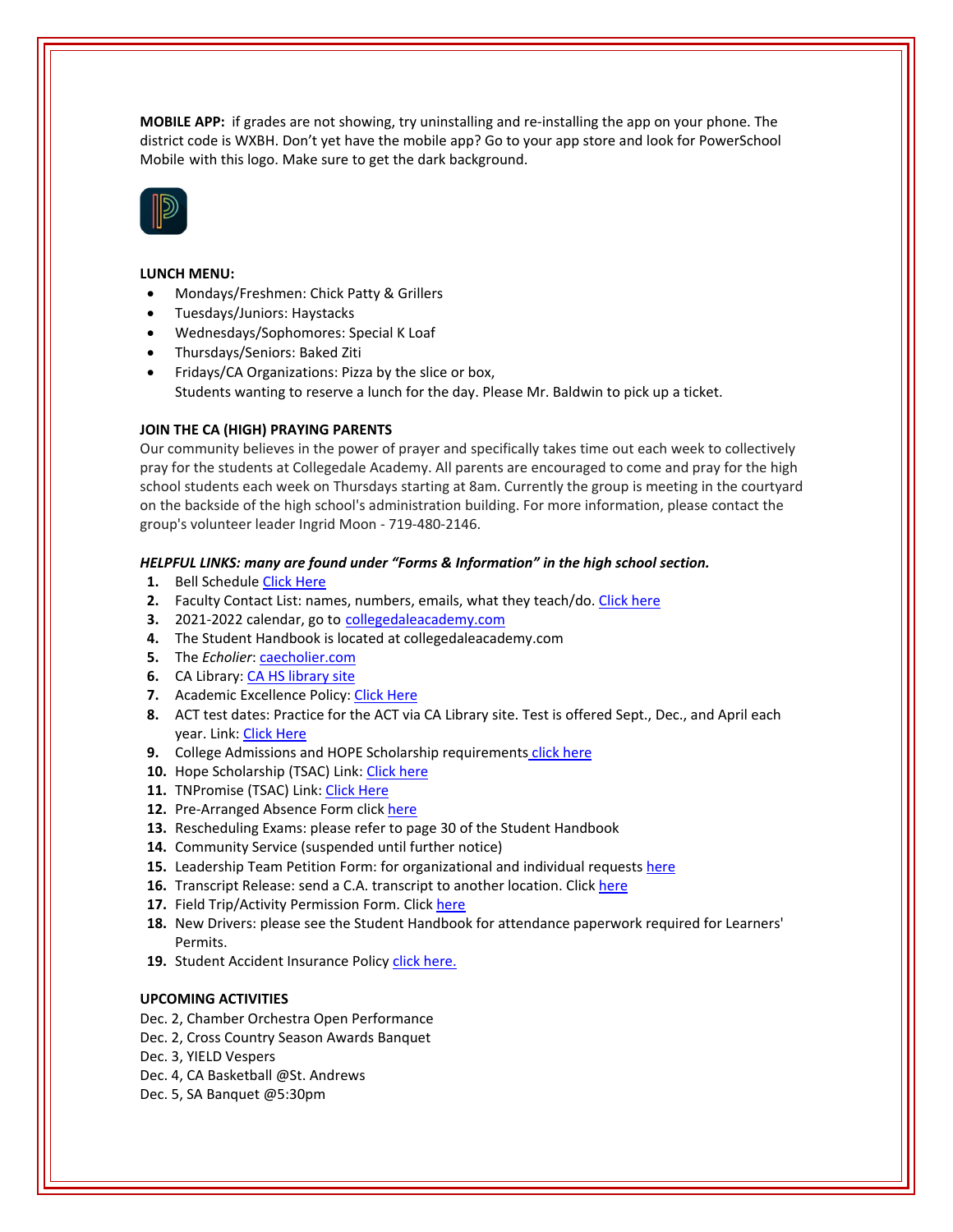Dec. 6, CA BB vs Notre Dame Dec. 7, CA BB vs Boyd Dec. 8, CA Basketball vs GPS Dec. 8, Volleyball Season Banquet Dec. 8, Jazz Band @Greenbriar Retirement Center Dec. 9, Christmas Concert Dec. 9, Grades School Bands Dec. 10, ACT – **NO SCHOOL** Dec. 10, AcroForce Performance @3:30pm Dec. 12, Choir and Strings Performance @5:30pm Dec. 13‐16, Semester Exams Dec. 15, CA Scholars Colloquium @5:30pm Dec. 17, End of 2<sup>nd</sup> Quarter Dec. 20‐Jan 3, Christmas Break – **NO SCHOOL** Jan. 4, School Resumes Jan. 4, CA Basketball vs. CCS Jan. 7, YIELD Vespers Jan. 8, SA Junk Scramble Jan. 10, CA Basketball vs. Silverdale Jan. 11, CA Basketball vs. Grace Jan. 12, Blood Assurance Jan. 14, Academy Day Jan. 15‐16, MLK, Jr. Basketball Tournament Jan. 15, Choir Performance Jan. 15, Strings Afternoon Performance Jan. 17, MLK Day – **NO SCHOOL** Jan. 18, CA Basketball vs. Boyd Jan. 18‐22, Prayer Conference Jan. 20, CA Basketball vs. Silverdale Jan. 21, CA Basketball vs. St. Andrews Jan. 25, CA Basketball vs. Notre Dame Jan. 26‐30, Andrews Tournament Feb. 1, CA Basketball vs. Grace Feb. 1, CA Finance & Board Feb. 4, YIELD Vespers Feb. 5, Chamber Orchestra Evensong Vespers Feb. 5, Chamber Orchestra morning Church Service Feb. 5, Class Basketball Games Feb. 7, District Basketball Girls Varsity Feb. 8, Orchestra @Zan Young Fundraiser Feb. 9‐12, CA Orchestra and Bands @SAU Music Workshop Feb. 11, ACT – **NO SCHOOL** Feb. 13, Band Super Bowl Party @Lindquist Feb. 21, Presidents' Day – **NO SCHOOL** Feb. 26, Concert Band @Church Worship Service Feb. 26, Talent Show Feb. 27, Opus & Chamber Orchestra @1<sup>st</sup> Cumberland Presbyterian Church Feb. 28‐Mar. 4, Week of Prayer Mar. 1, CA Soccer vs. Soddy Daisy Mar. 2, Senior Academic Advising Mar. 4, YIELD Vespers Mar. 5, Choir Performance Mar. 5, Regenerate Youth Festival